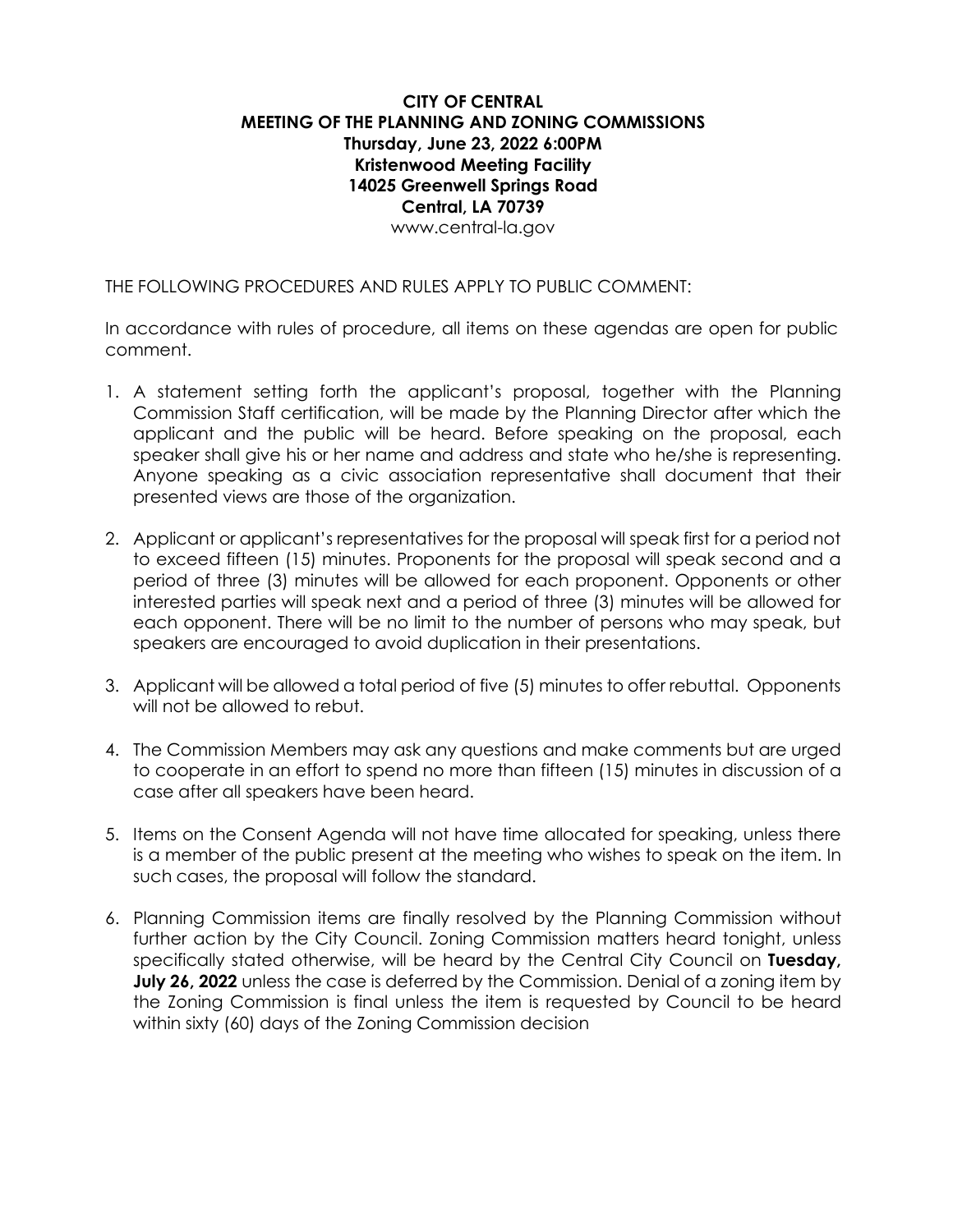# **AGENDA**

## **CITY OF CENTRAL MEETING OF THE PLANNING COMMISSION Thursday, June 23, 2022, 6:00PM Kristenwood Meeting Facility 14025 Greenwell Springs Road Central, LA 70739**

- **1. Call to Order**
- **2. Invocation and Pledge of Allegiance**
- **3. Roll Call**
- **4. Recitation of Rules**
- **5. Approval of Minutes (May 26, 2022) Planning Commission**

# **PUBLIC HEARING CASES (NEW BUSINESS):**

- **6. [COL-3-22](https://1872b029-c585-4faf-a7cd-f2cddca3bb7b.usrfiles.com/ugd/1872b0_346a0cab570243f79f4150c4b4b5edb0.pdf) Combination of Tract C of the John T. Westbrook Property and an Unnumbered Lot** This property is [located](https://arcg.is/1uXWOv) on the east side of Greenwell Springs Road near the Old Greenwell Springs intersection in Sections 41 & 42, T5S, R2E GLD, EBR, LA. The applicant is proposing to combine two adjoining properties in the R/A (Rural Agricultural Zoning District). (Applicant: Charles Tubre)
- **7. [SS-4-22](https://1872b029-c585-4faf-a7cd-f2cddca3bb7b.usrfiles.com/ugd/1872b0_ef9634f4df0a4bafb5cb7492639666e7.pdf) Revision of the Subdivision of Tract C-2-A and Waiver Request of Private Servitude of Access** This property is [located](https://arcg.is/1mefmK0) on the west side of Core Lane near the Blackwater Road intersection in Section 25 & 36, T5S, R1E, GLD, EBR, LA. The applicant is requesting a revision of a previously approved subdivision with a waiver of [Section](https://library.municode.com/la/central/codes/code_of_ordinances?nodeId=TIT7DECO_CH13STSI_S7_13.6STSIIMST)  [7:13.6 \(9\)d](https://library.municode.com/la/central/codes/code_of_ordinances?nodeId=TIT7DECO_CH13STSI_S7_13.6STSIIMST) of the Development Code which requires a thirty foot wide private servitude of access in the R/A( Rural Agricultural) Zoning District versus a requested twenty two foot servitude without a turnaround for a previously approved subdivision into three lots. (Applicant: Lesli and Juan Garcia)
- **8. [SS-7-22](https://1872b029-c585-4faf-a7cd-f2cddca3bb7b.usrfiles.com/ugd/1872b0_a79857afe45b443b8ca7bdab1661fcc9.pdf) Subdivision of Lot 13-E-1-A-1 of the Richard Odom Property (This Item is recommended for deferral by Staff)** This property is [located](https://arcg.is/0ry18u) on the south side of Denham Road near the White Oak Run Intersection Section 43, T5S R2E, GLD, EBR, LA. The applicant is requesting to subdivide one tract into two for single family residential land use in the R/A (Rural Agricultural) Zoning District**.** (Applicant: Carl Newlin)
- **9. [SS-8-22](https://1872b029-c585-4faf-a7cd-f2cddca3bb7b.usrfiles.com/ugd/1872b0_1eac2c0e554a4e7aa23756d4593af6f3.pdf) Subdivision of Tract HM-2-A of the Harold Monk Property** This property is [located](https://arcg.is/1vP5iy) on the north side of Greenwell Spring Road between the Shady Park Drive and Oak Cluster Drive intersections in Section 44, T6S, R2E, GLD, EBR, LA. The applicant is requesting to subdivide one tract into two in the R2 (Single Family Residential Two) Zoning District with a waiver of [Section 7:13.6 \(9\) c](https://library.municode.com/la/central/codes/code_of_ordinances?nodeId=TIT7DECO_CH13STSI_S7_13.6STSIIMST) regarding improving an existing private servitude of access for single family residential land use. (Applicant: Court Bradford)
- **10. Adjourn**